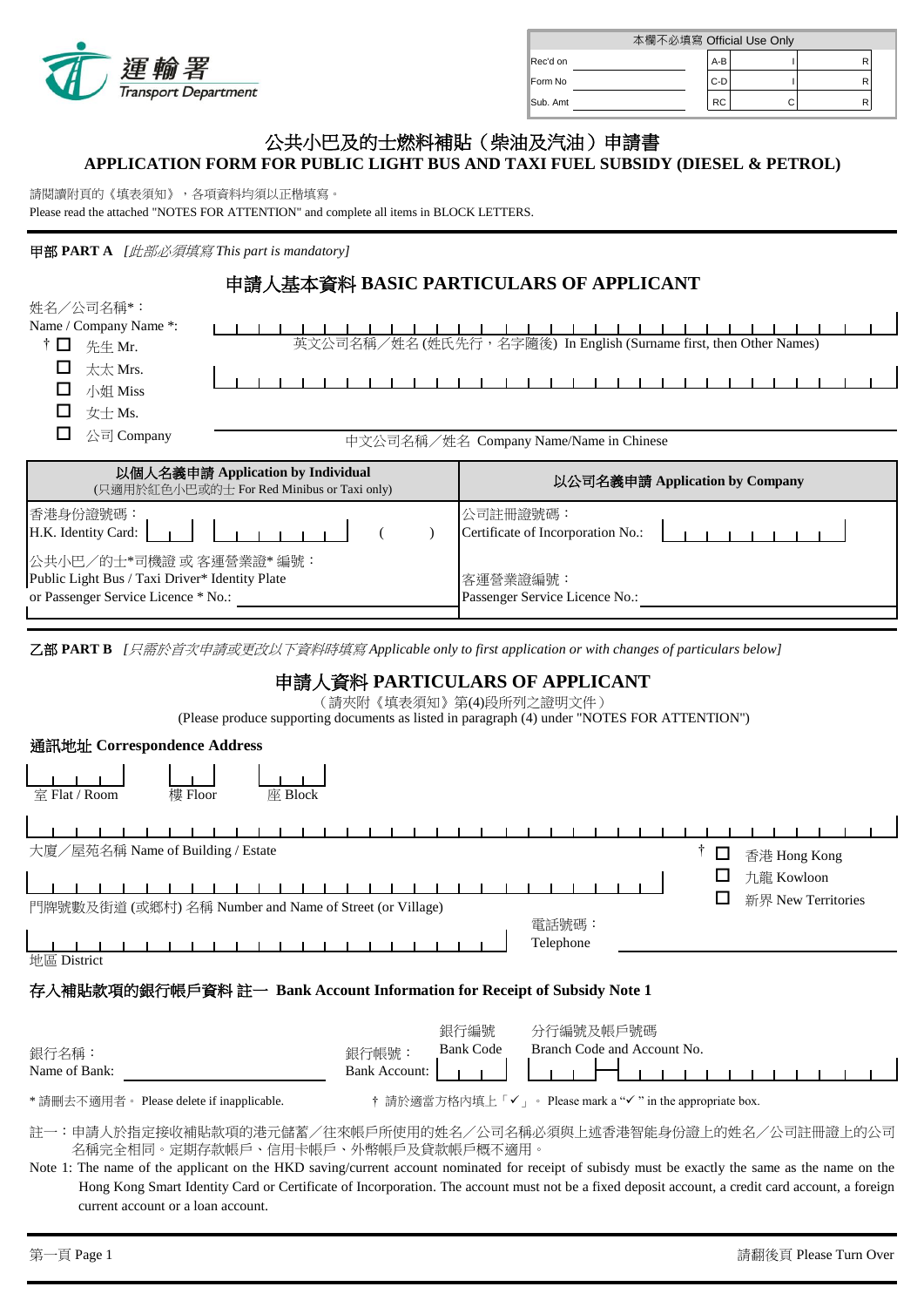# 以單據申請補貼的資料詳情

(請夾附油公司簽發之加油表格正本及有關單據正本)

# **DETAILS OF APPLICATION FOR SUBSIDY WITH RECEIPTS**

(Please produce original Fuel Refilling Forms issued by oil companies and original diesel/petrol refilling receipts)

## 如以月結單申請補貼,請不用填寫丙部,請直接填寫丁部。

*For application for subsidy with monthly statements, please skip Part C and go to Part D.*

# 請順序由最早的單據開始填寫

**Please input the receipt details in chronological order**

| 序號               | 加油日期                | 車牌號碼              | 單據編號        | 所加燃料容量(公升)                      | 單據金額 (港元)            |
|------------------|---------------------|-------------------|-------------|---------------------------------|----------------------|
| Sequence         | Fuel Refilling Date | Registration mark | Receipt No. | Volume of fuel refilled (Litre) | Receipt Amount (HKD) |
| $\,1\,$          |                     |                   |             |                                 |                      |
| $\sqrt{2}$       |                     |                   |             |                                 |                      |
| $\mathfrak{Z}$   |                     |                   |             |                                 |                      |
| $\overline{4}$   |                     |                   |             |                                 |                      |
| $\sqrt{5}$       |                     |                   |             |                                 |                      |
| $\sqrt{6}$       |                     |                   |             |                                 |                      |
| $\boldsymbol{7}$ |                     |                   |             |                                 |                      |
| $\,8\,$          |                     |                   |             |                                 |                      |
| $\boldsymbol{9}$ |                     |                   |             |                                 |                      |
| $10\,$           |                     |                   |             |                                 |                      |
| $11\,$           |                     |                   |             |                                 |                      |
| $12\,$           |                     |                   |             |                                 |                      |
| $13\,$           |                     |                   |             |                                 |                      |
| $14\,$           |                     |                   |             |                                 |                      |
| $15\,$           |                     |                   |             |                                 |                      |
| $16\,$           |                     |                   |             |                                 |                      |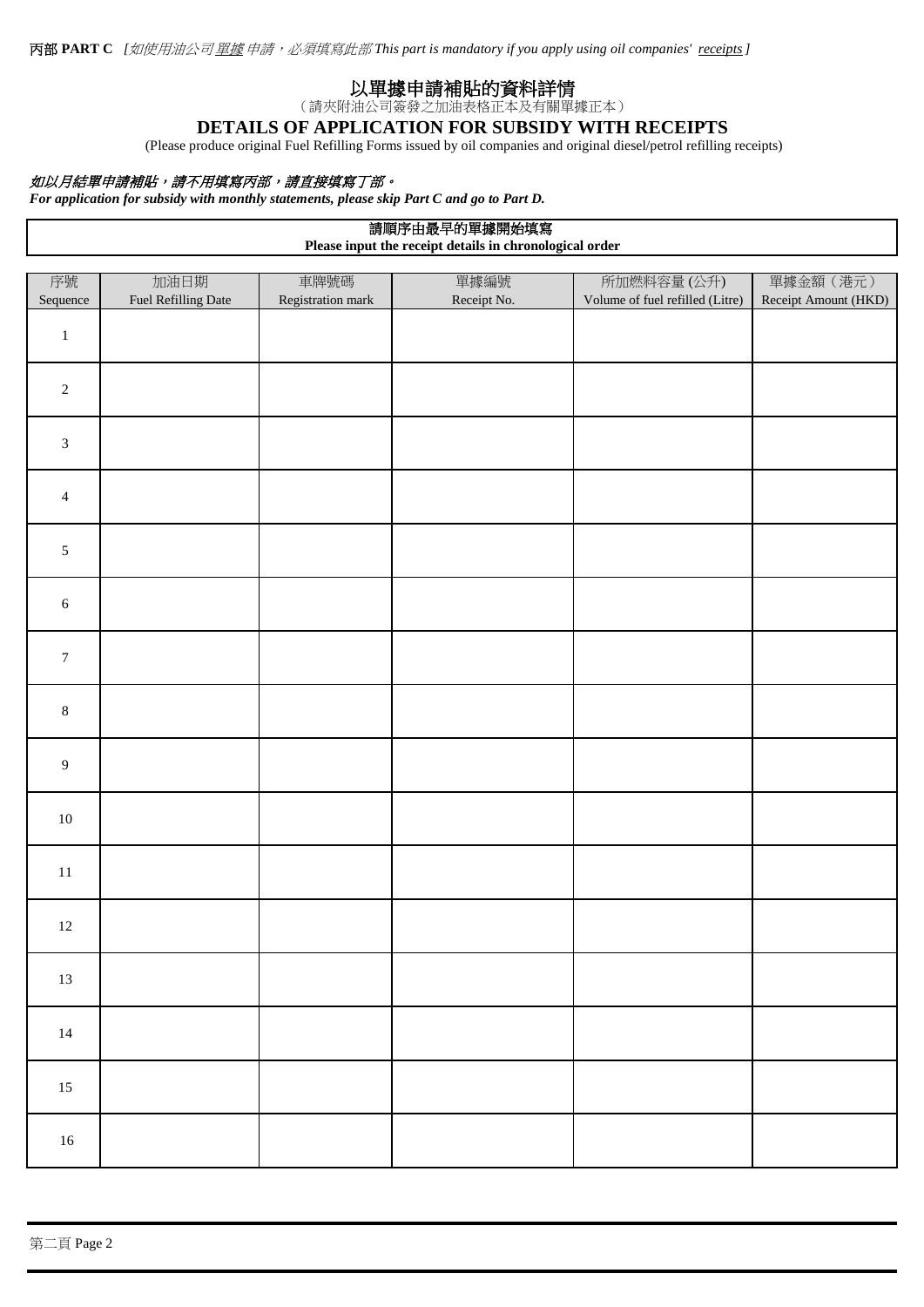| 序號<br>Sequence | 加油日期<br>Fuel Refilling Date | 車牌號碼<br>Registration mark | 單據編號<br>Receipt No. | 所加燃料容量(公升)<br>Volume of fuel refilled (Litre) | 單據金額 (港元)<br>Receipt Amount (HKD) |
|----------------|-----------------------------|---------------------------|---------------------|-----------------------------------------------|-----------------------------------|
| $17\,$         |                             |                           |                     |                                               |                                   |
| $18\,$         |                             |                           |                     |                                               |                                   |
| 19             |                             |                           |                     |                                               |                                   |
| $20\,$         |                             |                           |                     |                                               |                                   |
| $21\,$         |                             |                           |                     |                                               |                                   |
| $22\,$         |                             |                           |                     |                                               |                                   |
| $23\,$         |                             |                           |                     |                                               |                                   |
| $24\,$         |                             |                           |                     |                                               |                                   |
| $25\,$         |                             |                           |                     |                                               |                                   |
| $26\,$         |                             |                           |                     |                                               |                                   |
| $27\,$         |                             |                           |                     |                                               |                                   |
| $28\,$         |                             |                           |                     |                                               |                                   |
| $29\,$         |                             |                           |                     |                                               |                                   |
| $30\,$         |                             |                           |                     |                                               |                                   |
| 31             |                             |                           |                     |                                               |                                   |
| $32\,$         |                             |                           |                     |                                               |                                   |
| 33             |                             |                           |                     |                                               |                                   |
| $34\,$         |                             |                           |                     |                                               |                                   |
| $35\,$         |                             |                           |                     |                                               |                                   |
| $36\,$         |                             |                           |                     |                                               |                                   |
|                |                             |                           |                     |                                               |                                   |

合計 **Total**

(如有需要,可另加紙補充 Use separate sheet if necessary)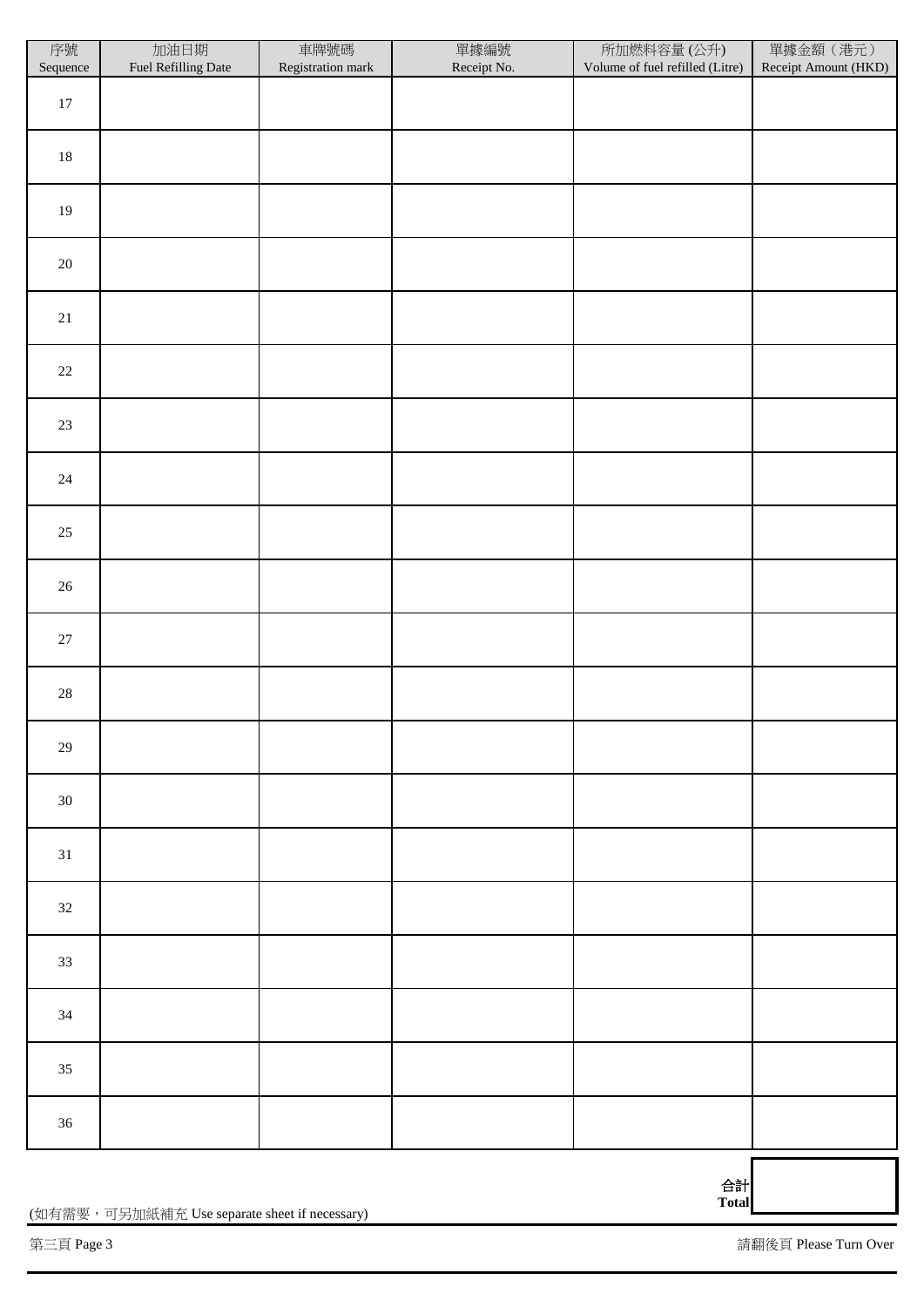# **DETAILS OF APPLICATION FOR SUBSIDY WITH MONTHLY STATEMENTS** 以月結單申請補貼的資料詳情

original transaction certificates issued by oil companies (the latter has to be accompanied by supporting documents showing transaction amount). 請夾附有關由油公司發出之月結單或交易證明書正本(後者須夾附顯示交易金額的相關證明文件) Please produce monthly statements or

| 請順序由最早的月結單開始填寫<br>Please input the statement details in chronological order |                |               |                                 |                        |
|-----------------------------------------------------------------------------|----------------|---------------|---------------------------------|------------------------|
| 序號                                                                          | 月結單日期          | 月結單編號         | 所加燃料容量(公升)                      | 月結單金額 (港元)             |
| Sequence                                                                    | Statement Date | Statement No. | Volume of fuel refilled (Litre) | Statement Amount (HKD) |
| $\,1$                                                                       |                |               |                                 |                        |
| $\sqrt{2}$                                                                  |                |               |                                 |                        |
| $\ensuremath{\mathfrak{Z}}$                                                 |                |               |                                 |                        |
| $\overline{4}$                                                              |                |               |                                 |                        |
| $\sqrt{5}$                                                                  |                |               |                                 |                        |
| $\sqrt{6}$                                                                  |                |               |                                 |                        |
| $\boldsymbol{7}$                                                            |                |               |                                 |                        |
| $\,8\,$                                                                     |                |               |                                 |                        |
| $\boldsymbol{9}$                                                            |                |               |                                 |                        |
| $10\,$                                                                      |                |               |                                 |                        |
| $11\,$                                                                      |                |               |                                 |                        |
| $12\,$                                                                      |                |               |                                 |                        |
| 13                                                                          |                |               |                                 |                        |
| $14$                                                                        |                |               |                                 |                        |
| $15\,$                                                                      |                |               |                                 |                        |
| $16\,$                                                                      |                |               |                                 |                        |

合計 **Total**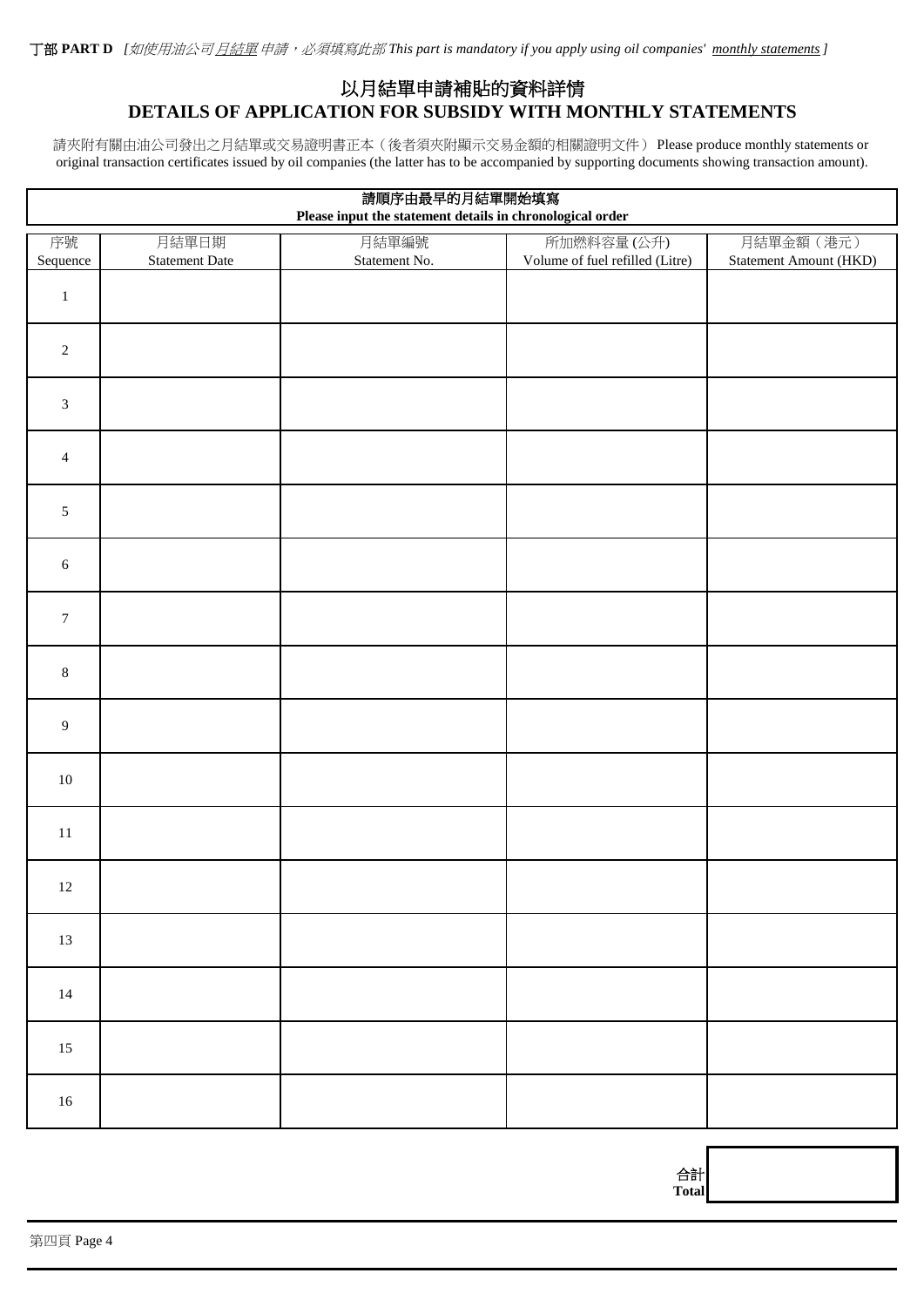

本人已細閱本申請表格之《填表須知》並完全明白其內容。現特此聲明︰本人在這份申請表格內所填報的各項資料,盡本 已獲法律授權接收的人士。在《個人資料(私隱)條例》列明的豁免範圍內,本人有權聯絡運輸署取得及更正個人資料。 人所知,均屬詳盡而真實的資料。本人明白所提供的資料,將作政府付款給本人的用途。政府可能將部分或全部資料轉交其他

的補貼金額。本人亦明白,為了以欺騙手段取得金錢利益而作出失實陳述,即屬犯罪,對違犯者可循法律程序追究法律責任。 本人知道,連輸署將依據本人所提供的資料,決定本人是否符合獲公共小巴及的士燃料補貼的資格,以及評估本人可獲發

本人多收的款項歸還香港特別行政區政府。 本人明白,運輸署有權覆檢本人的申請,以及在有需要時調整本人可獲發的補貼金額。本人承諾在運輸署提出要求時,將

任何款項經運輸署轉帳至本表格乙部所指定存入補貼款項的銀行帳戶內均視為本人所收妥的款項。

# **DECLARATION**

correction with respect to personal data through the Transport Department. parties authorised by law to receive it. Subject to exemptions under the Personal Data (Privacy) Ordinance, I have a right of access and used for purposes of effecting payments to me by the Government and the Government may give some or all of the information to other by me in this application form is complete and true to the best of my knowledge. I understand that the information provided by me will be I have read and fully understood the "NOTES FOR ATTENTION" of this application form. I declare that the information provided

information with a view to obtaining pecuniary advantage by deception is an offence and is liable to legal proceedings. the public light bus and taxi fuel subsidy and to assess the amount of subsidy to be offered. I also understand that any misrepresentation of I am aware that the Transport Department will rely on the information provided by me to determine my eligibility for receipt of

I undertake to refund to the Government of the Hong Kong Special Administrative Region any overpayment made to me upon demand. I understand that the Transport Department has the right to review my application and adjust my entitlements to subsidy if necessary.

deemed to be received by me. Any money transferred to the bank account nominated for receipt of subsidy from Transport Department in Part B of this form is

> 如申請人為公司,請提供簽署者職位及加蓋公司印章╱戳印: For company, please provide post of signatory and affix company seal/stamp:

| 申請人簽署 Signature of Applicant                   | 簽署者職位 Post of Signatory              |  |  |
|------------------------------------------------|--------------------------------------|--|--|
|                                                |                                      |  |  |
|                                                |                                      |  |  |
| 申請人/簽署者姓名 (正楷)                                 |                                      |  |  |
| Name of Applicant/Signatory (in Block Letters) |                                      |  |  |
|                                                |                                      |  |  |
|                                                |                                      |  |  |
|                                                | 請在此加蓋公司印章/戳印                         |  |  |
| 日期 Date                                        | Please affix company seal/stamp here |  |  |

第五頁 Page 5 請翻後頁Please Turn Over